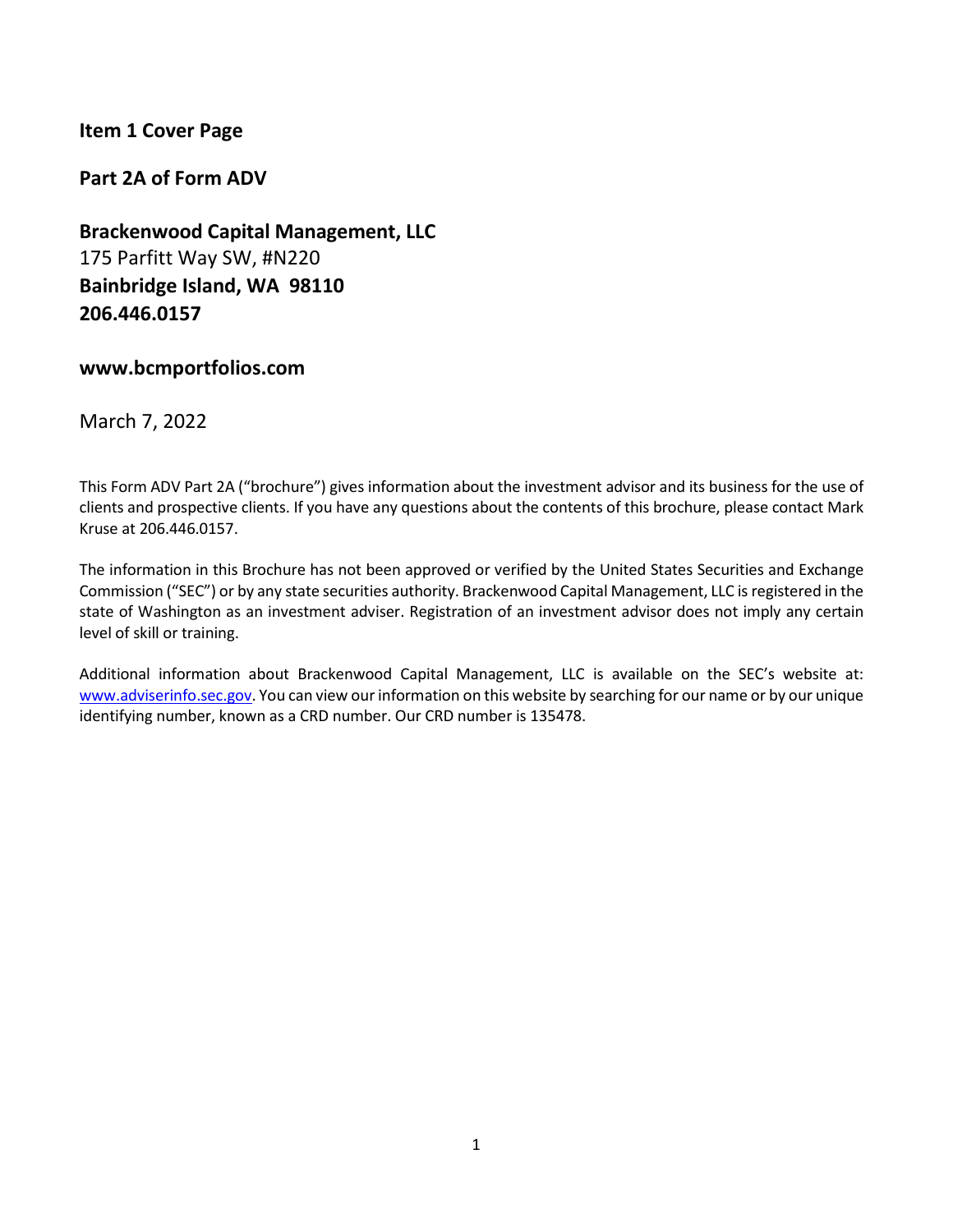# <span id="page-1-0"></span>**Item 2 Summary of Material Changes**

We are required to advise clients and prospective clients of any material changes to our Brochure from our last annual update.

Since our firm's last ADV annual update in March 20221 we have not made any following material changes to our Brochure. However, we encourage you to read this brochure in its entirely and let us know if you have any questions.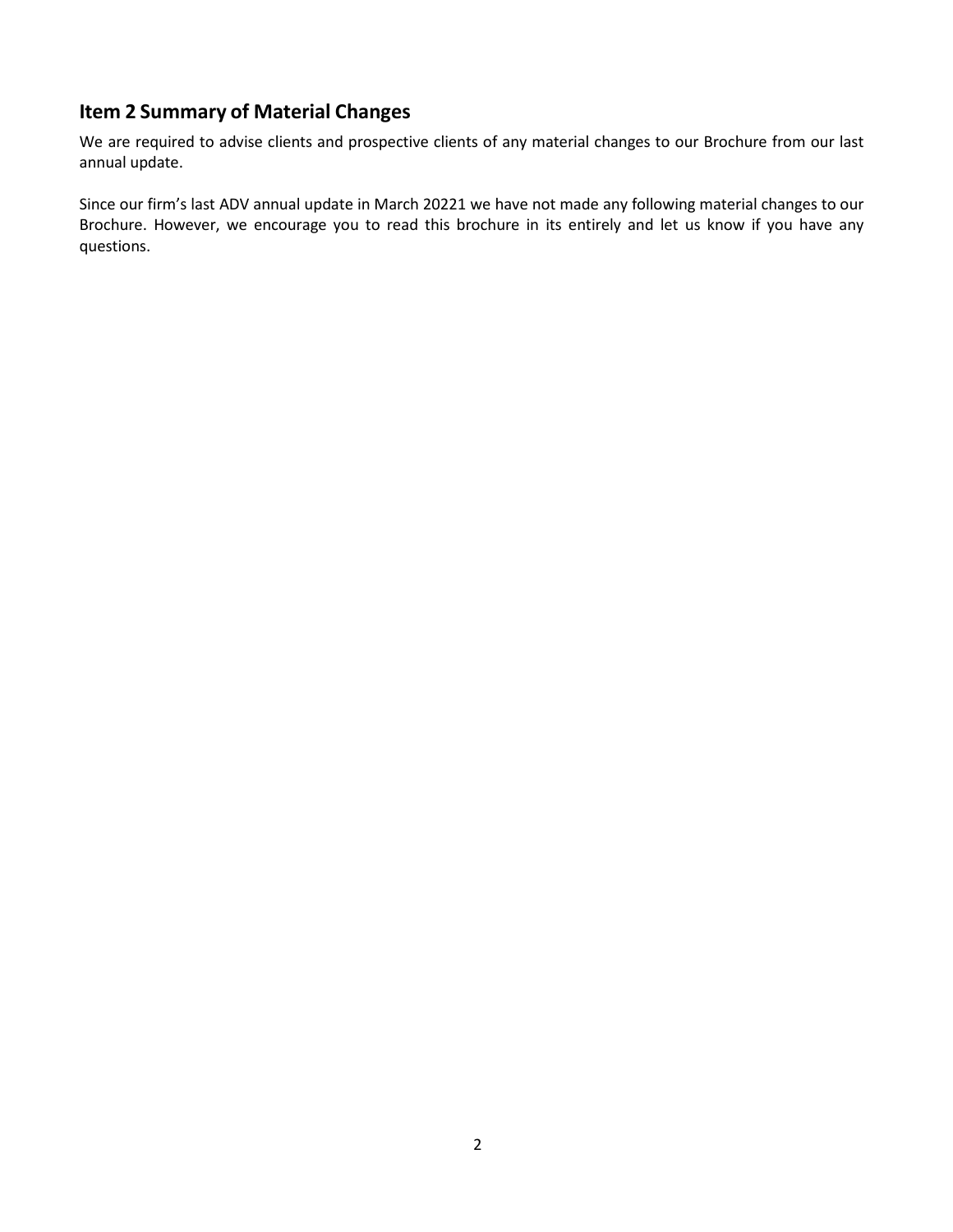# <span id="page-2-0"></span>**Item 3 Table of Contents**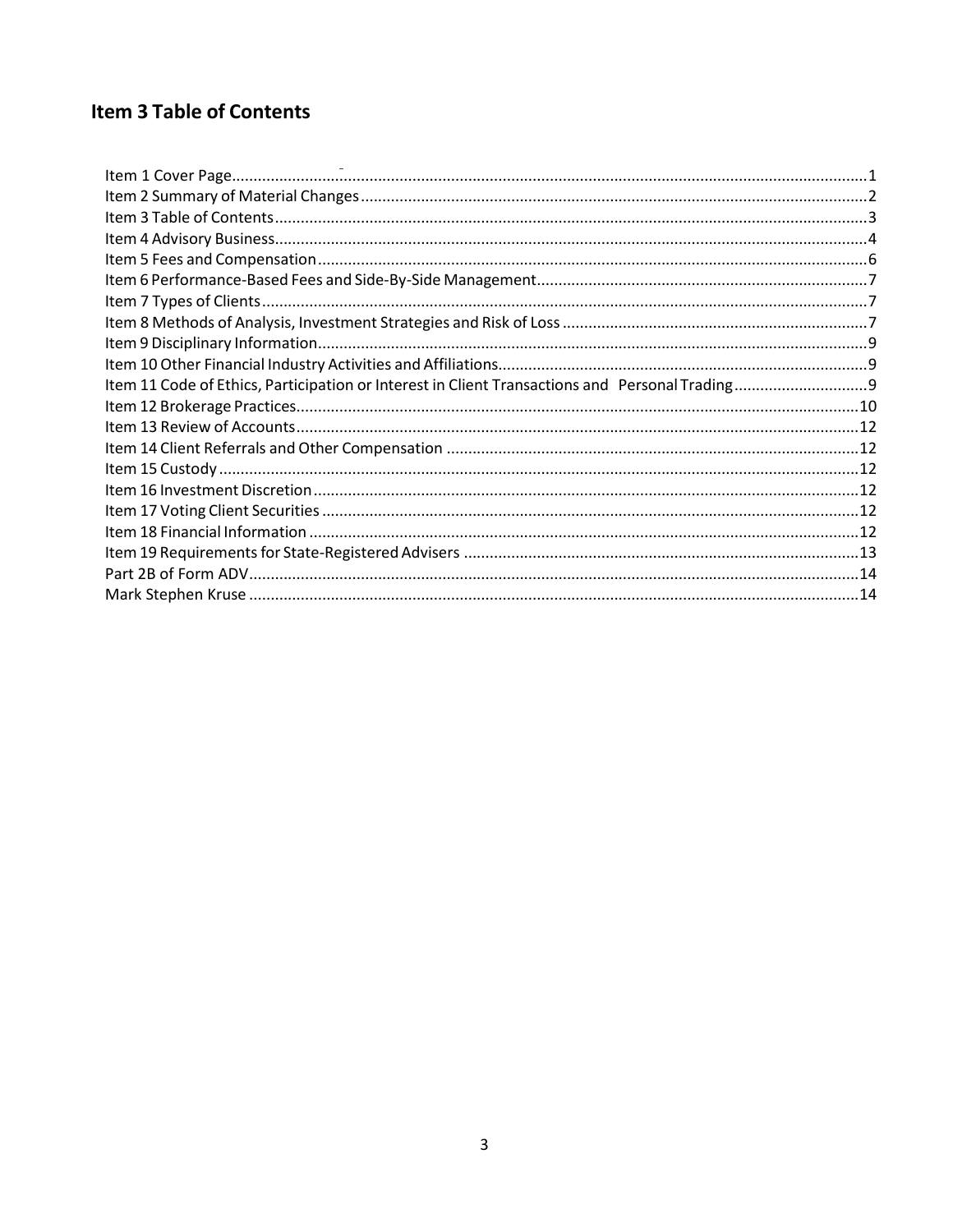# <span id="page-3-0"></span>**Item 4 Advisory Business**

### **Description of Our Firm**

Brackenwood Capital Management, LLC ("BCM") was formed in June 2005, and is solely owned and managed by Mark Kruse. BCM is an investment adviser registered with the State of Washington Department of Financial Institutions since 2005.

As used in this Brochure, the words "we," "our," and "us" refer to BCM and the words "you," "your," and "client" refer to you as either a client or prospective client of our firm.

### **Advisory Services Offered**

BCM provides discretionary investment management and financial planning services to clients.

Before providing advisory services to you we enter into a written agreement with you. This agreement describes the specific services we will provide and the related fees. Clients can terminate their agreement with us without penalty or within five business days after entering into the agreement with us.

If you choose to engage us for ongoing investment management services, we will provide continuous and regular investment management services to you. We will meet with you to discuss your specific financial circumstances and needs. Each portfolio will be initially designed to meet a particular investment goal, which together we have determined to be suitable to your circumstances. Once we have determined the appropriate investments for your account(s), we will continue to monitor and rebalance your portfolio based on your individual needs and stated objectives.

### **Financial Planning and Consulting Services**

BCM offers financial planning and consulting services for clients for an hourly fee (see *Item 5 Fees and Compensation* of this brochure). Financial planning by its nature most often requires an even greater depth of adviser/client communication, so consequent plan documents reflect the expected outcomes of the adviser/client relationship. Throughout the relationship, we will monitor the changing needs of each of our clients and strive to proactively address relevant financial and investment matters. We also request that you notify us proactively with any significant changes occur in your life circumstances or investment needs.

Financial planning services involve a more general consultative oversight of clients' financial affairs and will be based on the client's needs. We will also work with a client's other professional advisors, if that is helpful and agreed to by our client; in this case the client engages directly with the other professional but gives us permission to collaborate.

Examples of financial planning and consulting services we provide include:

- Cash Management and Budgeting: Includes a review of Client's income and expenses to provide advice and guidance on a variety of cash management issues, as applicable, including how to prioritize any surplus and/or reduce expenses, debt pay off options, existing cash reserves and strategies for saving.
- Insurance Review: Includes a review of existing policies for proper coverage of life, health disability, longterm care, liability, home and/or automobile.
- College Savings: Includes projecting the amount needed for college or other post-secondary education funding goals, savings options, eligibility for financial aid, and options for contributions to education funding for grandchildren or others.
- Retirement Planning: Typically includes discussion of financial goals with financial independence often seen as a primary objective; includes options for working towards reaching those goals;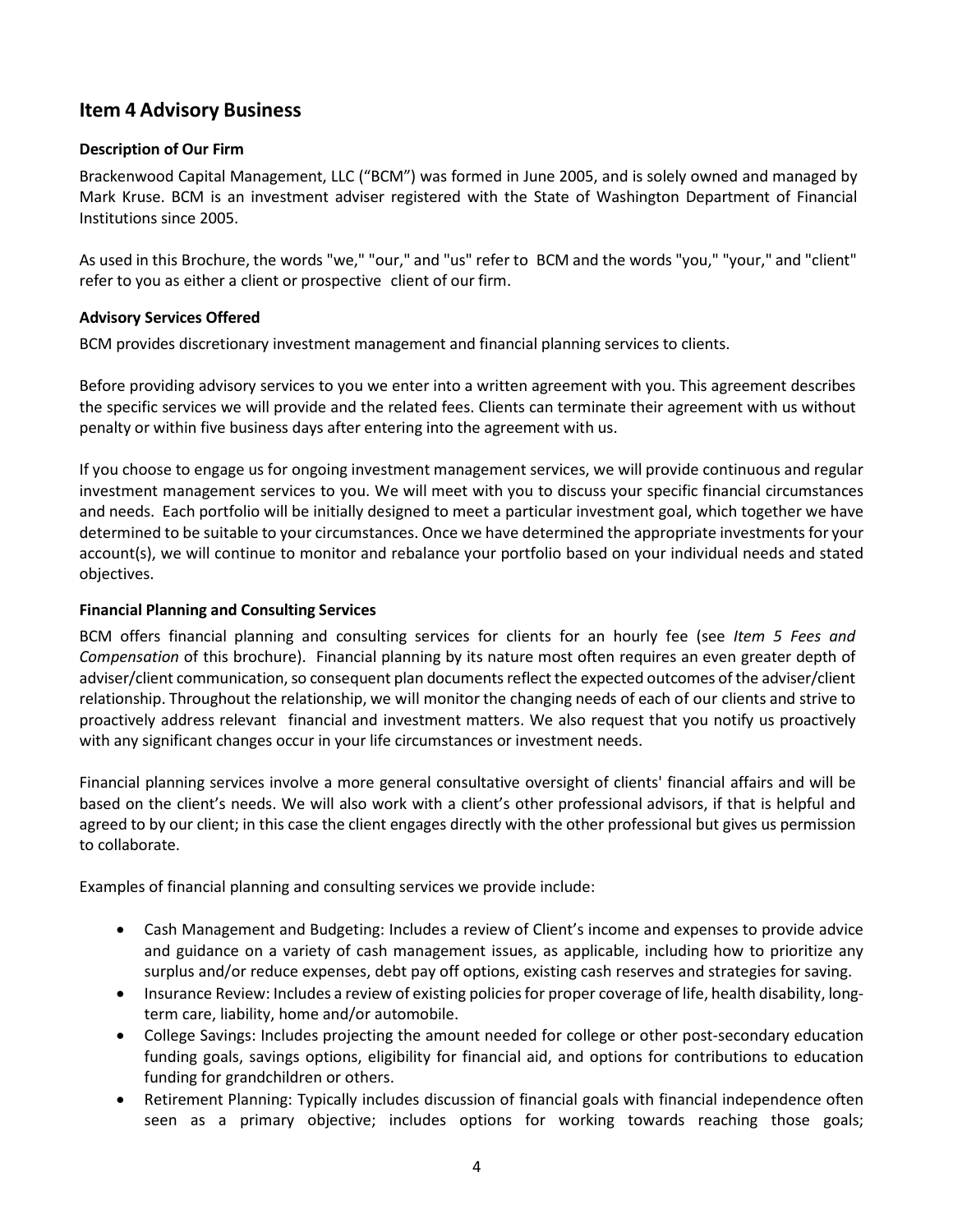recommendations will be made based on review and discussions with Client. If retired or near retirement, includes discussion of distribution strategies, if applicable.

- Investment Analysis: Includes recommendations of a suitable asset allocation strategy, providing information on investment vehicles and strategies, reviewing employee stock options, as well as assisting you in establishing your own investment account at a selected broker-dealer or custodian.
- Tax Planning: Recommendations for overall tax efficiency with consideration of existing and possible changes to federal, state and local tax laws and rates that may impact Client; recommended questions and options to discuss with Client's tax professional; may include participation in meetings with Client's accountant, attorney, or other professionals.

We rely on you to provide us with timely and accurate documentation reflecting your current financial circumstances when we conduct any financial planning or consulting services for you. Recommendations are based on your financial situation at the time we provide our recommendations and on the financial information you provide to our firm. You can choose to accept or reject any of our recommendations, and you can choose any firm to assist you with implementing our recommendations; you have the option to purchase investment products we recommend to you though other brokers or agents that are not affiliated with us. We do not provide a formal written financial plan to clients.

### **Employer-Sponsored Retirement Plans**

As an investment adviser registered under the Securities Act of Washington, and as applicable from other federal and state securities laws, BCM has a fiduciary duty to put its clients' interest first. While we have specific responsibilities under ERISA to disclose our ERISA fiduciary services separately from our non-ERISA fiduciary services, this does not affect our investment adviser fiduciary duty to our clients. When we recommend a client rollover their employer-sponsored account to our firm, we explain other options available and the comparable costs, if we have access to such comparisons.

### **Client Tailored Relationships and Restrictions**

We tailor our advisory services to the individual needs of each of our clients. We will accept reasonable clientimposed restrictions on investing in certain securities or types of securities on a case-by-case basis. As a fiduciary, we always act in our clients' best interests; restrictions which, in our opinion, are not in your best interest cannot be honored. Any restrictions the client requests and which BCM accepts will be documented in writing with the client.

### **Participation in Wrap Fee Programs**

BCM does not sponsor or manage wrap fee portfolio management programs.

### **Important Information for Retirement Investors**

When we recommend that you rollover retirement assets or transfer existing retirement assets such as a 401(k) or an IRA to our management, we have a conflict of interest. This is because we will generally earn additional revenue when we manage more assets. In making the recommendation, however, we do so only after determining that the recommendation is in your best interest. Further, in making any recommendation to transfer or rollover retirement assets, we do so as a "fiduciary," as that term is defined in ERISA or the Internal Revenue Code, or both. We also acknowledge we are a fiduciary under ERISA or the Internal Revenue Code with respect to our ongoing investment advisory recommendations and discretionary asset management services, as described in the advisory agreement we execute with you. To the extent we provide non-fiduciary services to you, those will be described in the advisory agreement.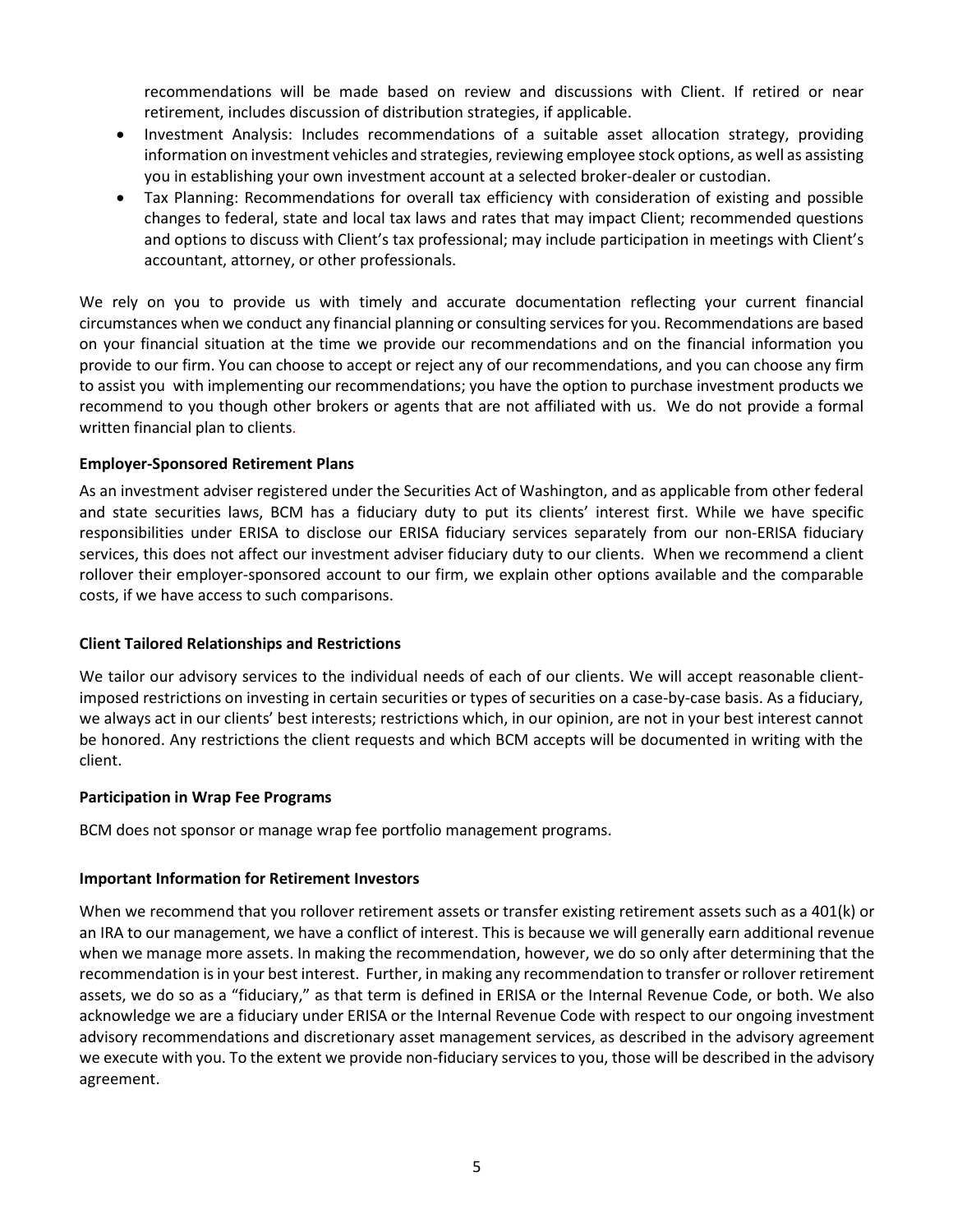#### **Asset Under Management**

As of December 31, 2021, BCM managed approximately \$77 million in client assets, all on a discretionary basis.

# <span id="page-5-0"></span>**Item 5 Fees and Compensation**

### **How We Are Compensated**

We charge clients an annual asset-based fee, billed quarterly in advance for our investment management services. We have a single breakpoint at \$1 million of assets under management. The fee is assessed on a straight tier, meaning all client account assets are charged at a single rate that declines as account asset levels increase. For the benefit of discounting your asset-based fee, we will aggregate accounts for the same individual or two or more accounts within the same household.

| <b>Assets under Management</b> | <b>Annual Fee</b> |
|--------------------------------|-------------------|
| Less than \$1 million          | .75%              |
| \$1 million and above          | .50%              |

The account value is billed based on the value determined by the client's qualified custodian at the end of the calendar quarter. If a client account is opened during the quarter, we will prorate the fee for the number of days the account is open in the quarter. We bill our clients for investment management services via automatic fee deduction through the client's qualified custodian. The client authorizes this in BCM's client agreement as well as the custodial account opening paperwork.

Our fees are negotiable on a client-by-client basis. Client facts, circumstances and needs will be considered in determining the fees we charge. These include the complexity of the client's situation, assets to be placed under management, anticipated future additional assets, related accounts, portfolio style, and account composition, among other factors. Discounts may also be offered to family members, friends or associated persons of BCM. The specific annual fee applicable to your relationship with us will be identified in the written client agreement between us.

Financial planning clients are billed at a maximum hourly rate of \$250. Our hourly rate is negotiable. Financial planning clients are billed by direct invoice.

In all instances, we will send the client a written billing notice, including the fee, the formula used to calculate the fee, the fee calculation itself, the time period covered by the fee, and, if applicable, the amount of assets under management on which the fee was based as well as the custodian where your assets are held. For our investment management clients, we will send the billing notice to the client concurrent with the request to the custodian for payment; we urge the client to compare this information with the fees listed in their custodian account statement.

### **Refunds in the Event of Termination**

You have the right to terminate our agreement without penalty within five business days after entering into an agreement with us. Clients may terminate our services at any time after that by providing written notice to us.

Investment management clients will receive a prorated refund of pre-paid fees that we have not yet earned. We will stop providing investment management services on your account(s) the day we receive your written notification of termination (unless you request a specific date of termination of service in the future) or when your account transfers out, whichever is sooner.

For financial planning and consulting services client, if an agreement is terminated prior to completion of the services, we will refund unearned fees (i.e., the refundable deposit received) as described in the client agreement. Fees will be prorated based on the number of hours worked and the deliverables produced. As a written analysis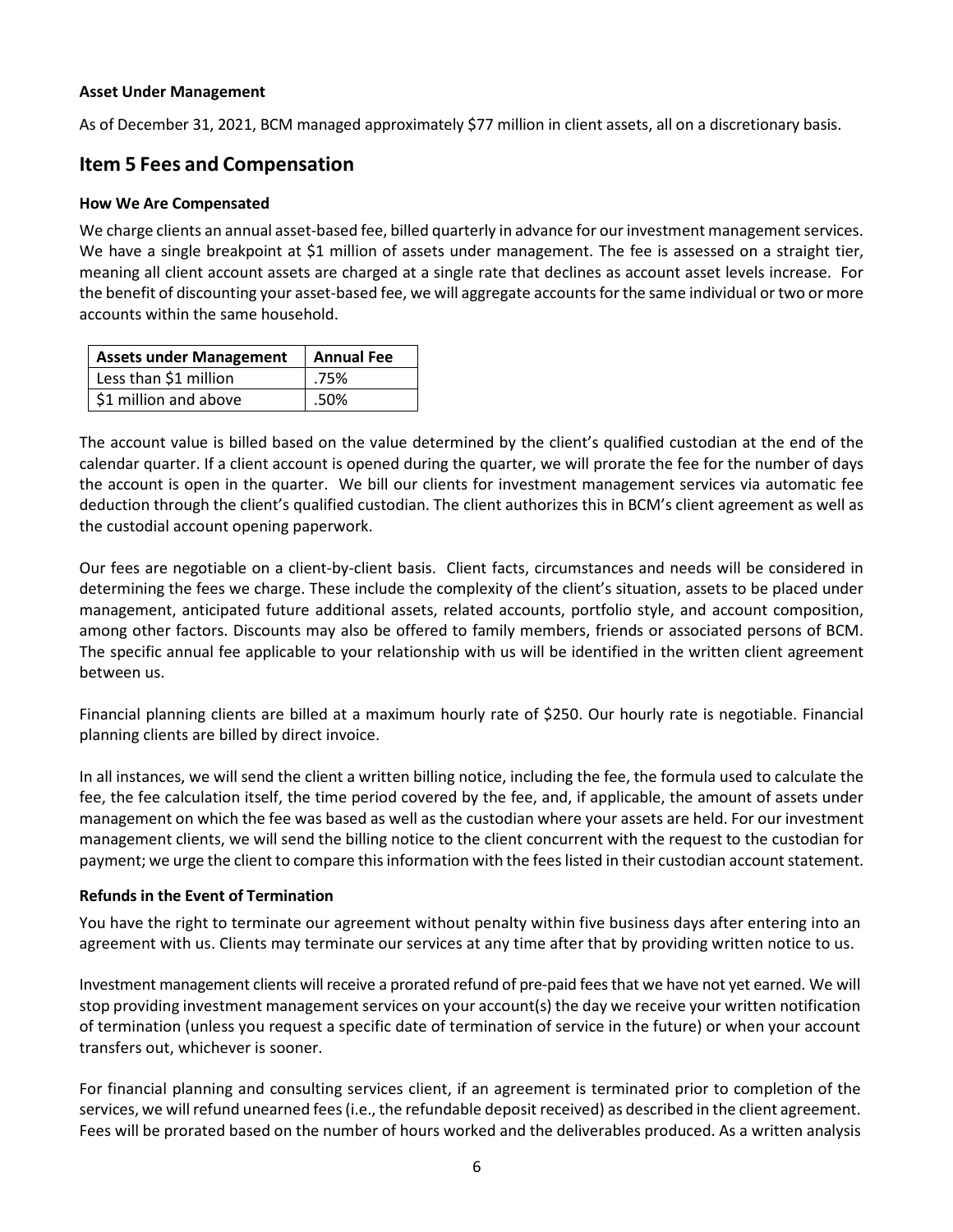or plan is typically drafted after the bulk of the analyses and reviews have been completed, we will not generally provide a written report to a client if the agreement is terminated prior to completion of the services simply because we will not have the data available to complete such a report. If we have completed portions of a written report that we feel confident are accurate without any further reviews or analysis, we will provide those completed portions to the client at the time of termination.

### **Other Fees and Expenses**

Depending on the type of account and where that account is held, clients may incur additional fees outside of BCM's advisory fees. Examples of other fees include custodial account fees; brokerage transaction fees; security exchange fees; and mutual fund fees.

All fees paid to BCM for advisory services are separate and distinct from the fees and expenses charged by mutual funds, ETFs, ETNs, structured notes and other investment vehicles. These fees will generally include a management fee, other fund expenses, and a possible distribution fee. These fees are deducted from the fund internally and reduce overall return. We typically employ institutional and other no-load share classes of the mutual funds for client portfolios. You can invest in some of these mutual fund or mutual fund share classes directly, without our services, and the cost could be more or less than what you pay through us. Accordingly, you should review both the fees charged by the funds and our fees to fully understand the total amount of fees you will pay in relation to the services we offer.

Neither BCM nor any of its associated persons accepts compensation for the sale of securities or other investment products, including sales charges or service fees from the sale of mutual funds. For information on our brokerage practices, please refer to the *Brokerage Practices* section of this Brochure.

## <span id="page-6-0"></span>**Item 6 Performance-Based Fees and Side-By-Side Management**

BCM does not charge advisory fees on a share of the capital gains or capital appreciation of client funds or securities, known as "performance-based fees." This item is not applicable to our business.

## <span id="page-6-1"></span>**Item 7 Types of Clients**

BCM provides financial services to individuals, small businesses, and trusts. We do not have any minimum requirements for clients to work with us.

## <span id="page-6-2"></span>**Item 8 Methods of Analysis, Investment Strategies and Risk of Loss**

### **Methods of Analysis and Investment Strategies**

BCM assembles and manages long-term investment portfolios typically using "No-load" mutual fund securities and/or Exchange-traded Funds ("ETFs").

BCM primarily employs Modern Portfolio Theory, a theory of investment which involves statistical analysis and consequent diversification of client assets by asset class to allocate portfolios. The market risk is that part of a security's risk that is common to all securities of the same general class (stocks and bonds) and thus cannot be eliminated by diversification. The overall investment consulting objective is optimizing long-term risk-adjusted investment performance. BCM monitors client portfolios and rebalances them periodically to maintain this optimal balance, which is most often the result of changes to clients' investment objectives or shifts in their risk tolerance.

BCM does not primarily recommend any particular type of security, but maintains a broader investment management view that incorporates a diversification of client assets by asset class. An example would be allocating and then maintaining a particular balance of stock, bond, commodity and real estate-related mutual funds.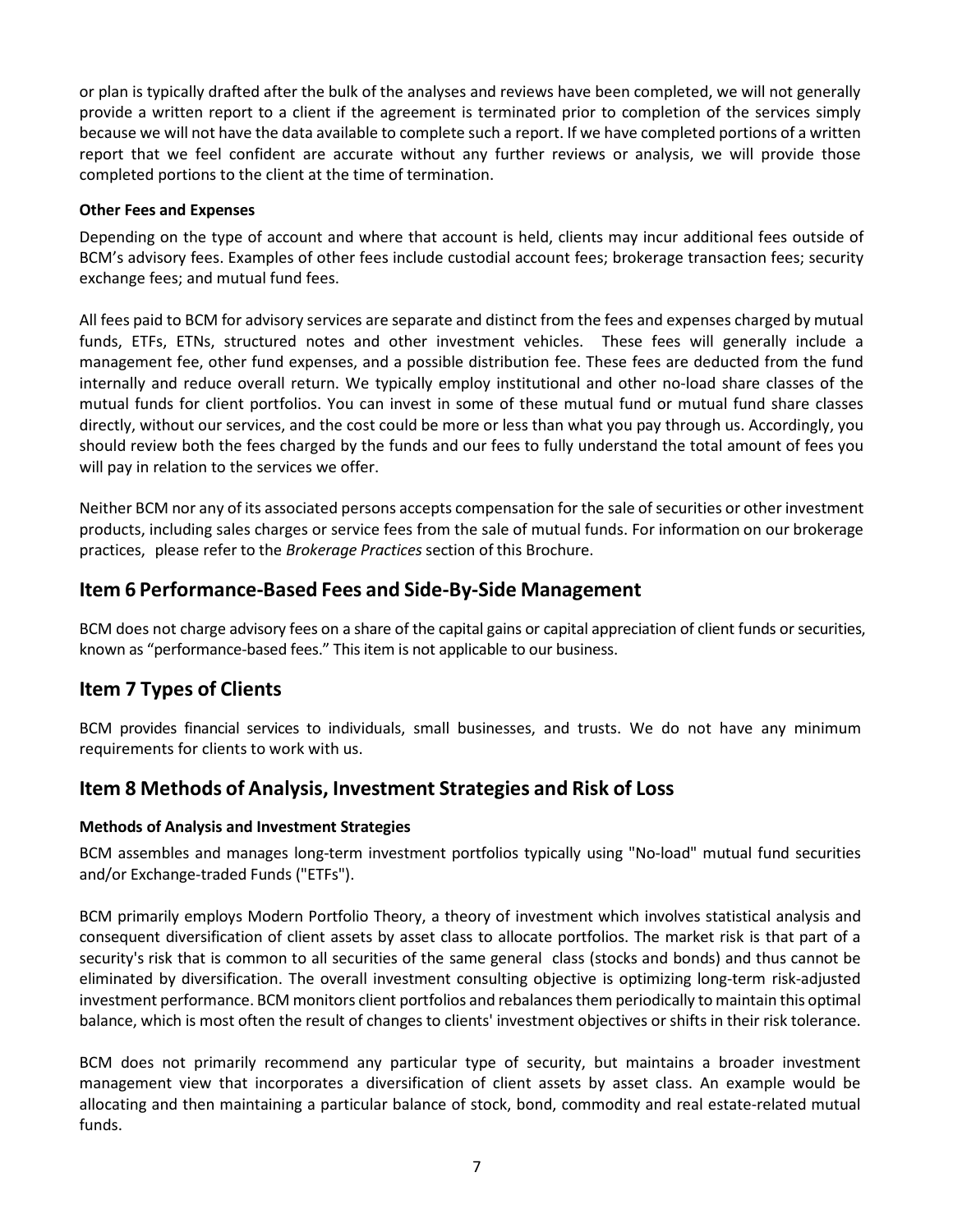### **General Risks**

All investing in securities involves risk of loss that clients should be prepared to bear. Even the most conservative of investors can experience capital loss to their portfolio. Risk and consequent gain/loss are inherently attached. BCM's primary strategy of asset-class diversification has proven to incur losses, particularly during periods of historically high market volatility. Portfolios are rebalanced most-frequently on a quarterly basis, so trading frequency and consequent execution costs have proven not to be significant risk to client performance.

Using a long-term purchase strategy generally assumes the financial markets will go up in the long-term which may not be the case. There is also the risk that the segment of the market that you are invested in or perhaps just your particular investment will go down over time even if the overall financial markets advance. Purchasing investments long-term may create an opportunity cost - "locking-up" assets that may be better utilized in the short-term in other investments.

Using a short-term purchase strategy generally assumes that we can predict how financial markets will perform in the short-term which may be very difficult and will incur a disproportionately higher amount of transaction costs compared to long-term trading. There are many factors that can affect financial market performance in the short-term (such as short-term interest rate changes, cyclical earnings announcements, etc.) but may have a smaller impact over longer periods of times. Short-term buys and sells can affect performance through increased taxes.

We use a variety of resources in our analysis, including but not limited to professional financial publications, company reports and filings, and third-party research.

Each type of security has its own unique set of risks associated with it and it would not be possible to list here all of the specific risks of every type of investment. Even within the same type of investment, risks can vary widely. However, in very general terms, the higher the anticipated return of an investment, the higher the risk of loss associated with the investment. A description of the types of securities we may recommend to you and some of their inherent risks are provided below.

Mutual Funds and Exchange-Traded Funds (ETFs): The risks of owning a mutual fund or ETF generally reflect the risks of owning the underlying securities they are designed to track, although lack of liquidity in an ETF could result in its value being more volatile than the underlying securities. While mutual funds and ETFs generally provide diversification, risks can be significantly increased if the fund is concentrated in a particular sector of the market, primarily invests in small cap or speculative companies, uses leverage (i.e., borrows money) to a significant degree, or concentrates in a particular type of security (i.e., equities) rather than balancing the fund with different types of securities. The returns on the fund are reduced by the costs to manage the funds.

Common Stocks: Prices of common stock react to the economic conditions of the company that issued the security, industry and market conditions, as well as other factors, and may fluctuate widely. Investments related to the value of stocks may rise and fall based on an issuer's actual and anticipated earnings, changes in management, the potential for takeovers and acquisitions, and other economic factors. Similarly, the value of other equity-related securities, including stock, warrants and options, may also vary widely.

Fixed Income Securities: Fixed income investments present numerous risks, including credit, interest rate, reinvestment and prepayment risk, all of which affect price. For instance, an increase in interest rates will generally cause the price of bonds to decrease. If the security is held to maturity and the issuer does not default, the client should receive the face amount of the bond at the maturity date, as well as stated interest payments while the bond is held. In this case, the change in price prior to maturity may not affect the client. If the client sells prior to maturity, however, the investor would likely experience a loss.

Where a client's fixed income exposure is to bond funds or fixed income ETFs, the fund or ETF does not itself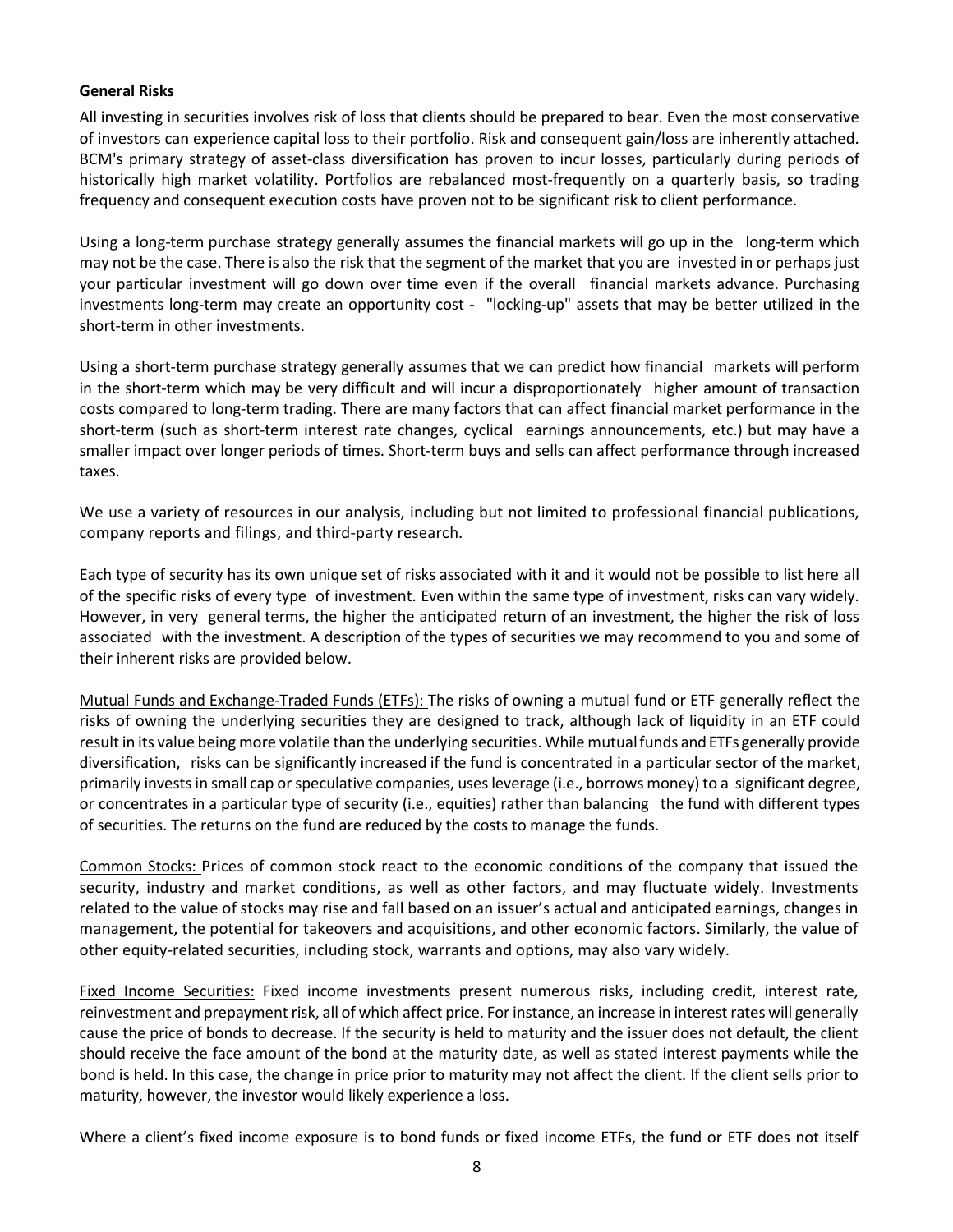"mature," although different issues held by the fund/ETF will mature and will experience price fluctuations. Investors are therefore highly dependent on the manager's ability to accurately anticipate the impact of rate changes and to appropriately manage the portfolio to achieve both adequate returns and reasonable risk. The US has experienced a prolonged period of historically low interest rates; future rate increases could have a material negative impact on the value of current fixed income holdings. In addition, the value of fixed income securities may decline in response to events affecting the issuer, its credit rating or any underlying assets backing the instruments. For corporate bonds prices may be especially sensitive to developments affecting the company's business and to changes in the ratings assigned by rating agencies. High-yield securities can experience sudden, sharp price swings due to changes in economic conditions, stock market activity, large sales by major investors, default, or other factors. In the event of a default, the investment may suffer a partial or total loss.

REITs (Real Estate Investment Trusts): Risks involved in REIT investing may include (*i*) following the sale or distribution of assets an investor may receive less than their principal invested, (*ii*) a lack of a public market in certain issues, (*iii*) limited liquidity and transferability, (iv), fluctuations involving the value of the assets within the REIT, (*v*), a reliance on the investment manager to select and manage assets, (*vi*) changes in interest rates, laws, operating expenses, and insurance costs, (*vii*) tenant turnover, and (*viii*) the impact of current market conditions.

### **Tax Considerations**

Our strategies and investments may have unique and significant tax implications. However, unless we specifically agree otherwise, and in writing, tax efficiency is not our primary consideration in the management of your assets. Regardless of your account size or any other factors, we strongly recommend that you consult with a tax professional regarding the investing of your assets.

### <span id="page-8-0"></span>**Item 9 Disciplinary Information**

We are required to disclose the facts of any legal or disciplinary events that are material to a client's evaluation of our advisory business or the integrity of our management. Neither BCM nor its Manager, Mark Kruse, has been involved in a criminal or civil action in a domestic, foreign or military jurisdiction, an administrative enforcement action, or self-regulatory organization proceeding.

## <span id="page-8-1"></span>**Item 10 Other Financial Industry Activities and Affiliations**

Mr. Kruse is a Life & Disability Insurance agent with the Washington State Office of the Insurance Commissioner. Mr. Kruse maintains his insurance licensing with CPS Insurance Services. Mr. Kruse's registration with CPS Insurance Services allows for the periodic vending of commission-based insurance products. This form of compensation presents a conflict of interest in that the advisory representative has an incentive to recommend insurance products. However, we recognize our obligation to act in the best interests of our clients, and any such products/services will only be recommended in those situations we believe suitable for the client's needs. Clients are under no obligation to purchase insurance products or services from Mr. Kruse.

BCM does not recommend or select other investment advisers for its clients. We do not have any other financial industry activities or affiliations.

# <span id="page-8-2"></span>**Item 11 Code of Ethics, Participation or Interest in Client Transactions and Personal Trading**

First and foremost, we have a fiduciary obligation to our clients. We believe that business methodologies, ethics rules, and adopted policies are designed to minimize material conflicts of interest and to appropriately manage any material conflicts of interest that may remain. You should be aware that no set of rules can anticipate or relieve all material conflicts of interest. We will disclose to our clients any material conflict of interest relating to the firm and its advisory representatives which could reasonably be expected to impair the rendering of unbiased and objective advice.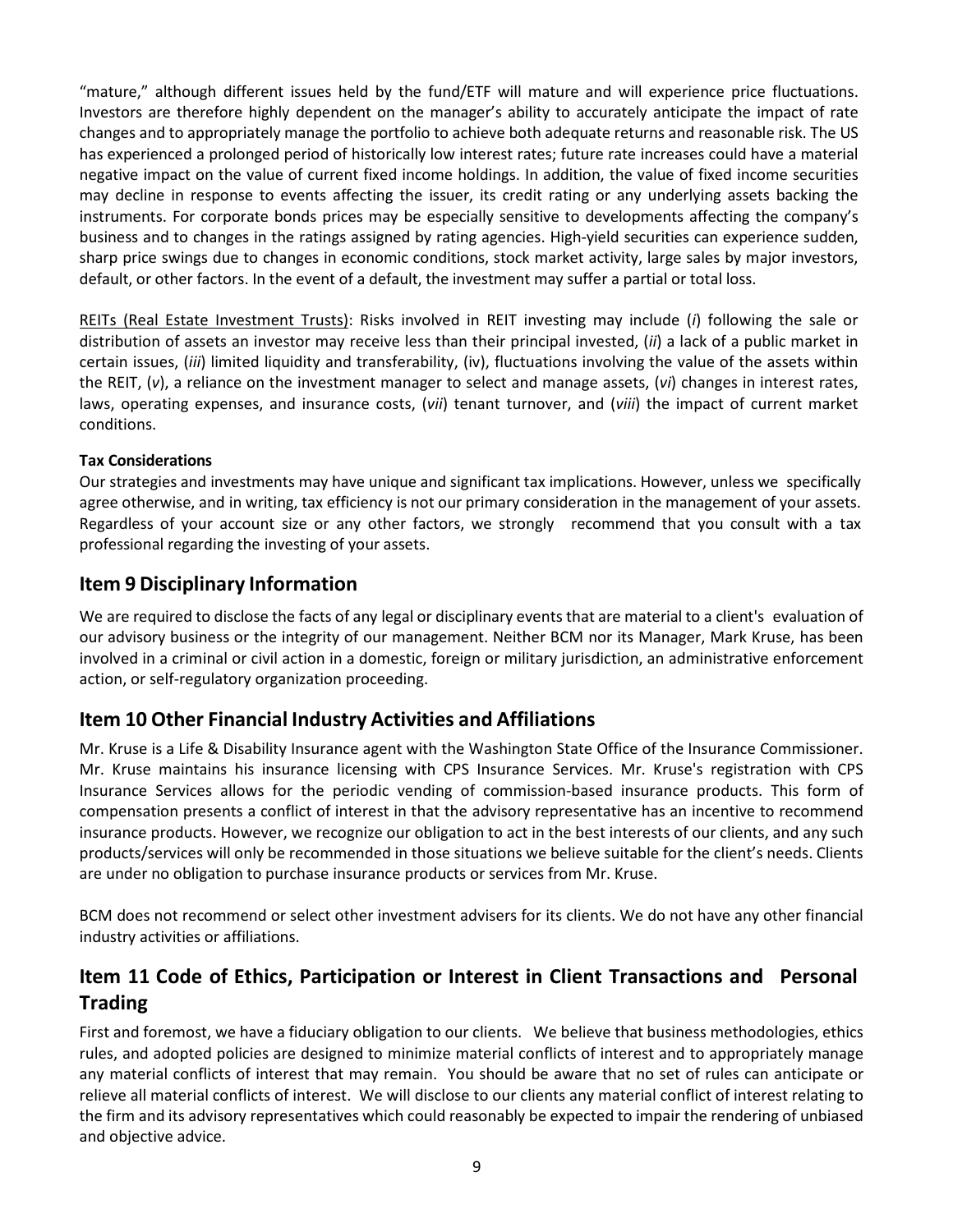### **Code of Ethics**

BCM has adopted a Code of that governs a number of potential conflicts of interest we have when providing our advisory services to you. This Code of Ethics is designed to ensure we meet our fiduciary obligation to you and to stress the importance of a culture of compliance within our firm. We will provide a copy of our Code of Ethics at no cost to current and prospective clients upon request.

BCM's Code of Ethics includes the following:

- Requirements related to the confidentiality of your personal, business and financial information
- Prohibitions on insider trading (if we are in possession of material, non-public information)
- Reporting of gifts and business entertainment
- Prohibitions on front running (trading shortly ahead of clients)
- Reporting (on an on-going and quarterly basis) all personal securities transactions (what we call "reportable securities" as mandated by regulation).

### **Participation in Client Transactions & Personal Trading**

BCM does not trade for its own account (proprietary trading). We will not recommend investments to our clients in which BCM or one of its related persons has a material financial interest, such as acting as a general partner in a partnership. Investment advisory representatives of BCM at times may take positions in the same securities as our clients, but such positions would not be material, and we will try to avoid conflicts. As a general guideline we will be "last in" and "last out" for the trading day when trading occurs in close proximity to client trades. We will not violate our fiduciary responsibilities to our clients.

## <span id="page-9-0"></span>**Item 12 Brokerage Practices**

BCM recommends two different custodian/broker-dealers to our clients when we provide investment management services:

- Charles Schwab & Co. ("Schwab"), Member FINRA/SIPC
- TD Ameritrade, Inc. ("TD"), Member FINRA/SIPC

These two custodian/broker-dealers are unaffiliated with BCM. They offer independent investment advisors like BCM services such as custody of client assets, trade execution, and clearance and settlement of transactions. We have selected these two custodians based on price, reliability, speed of processing, tools and "best execution" in addition to other considerations. We will not provide investment management services for accounts outside one of these three firms and believe we have made our selection based on a totality of benefits they offer.

We may purchase software, tools or training programs from Schwab or TD. Additionally, these two custodians may provide services, tools or other non-financial benefits to us as a benefit for using their services. However, we endeavor at all times to put the interests of our clients first. You should be aware, however, that the receipt of the types of benefits discussed above can create a potential conflict of interest by influencing our choice of a custodian or broker-dealer.

### **Research and Other Soft Dollar or Economic Benefits**

BCM participates in the institutional programs of Schwab and TD. There is no direct link between our participation in the respective institutional program and the investment advice we give to our clients, although we receive economic benefits through our participation in these programs. These benefits include the following products and services (provided without cost or at a discount): receipt of duplicate client statements and confirmations; research related products and tools; consulting services; access to a trading desk serving BCM participants; access to block trading (which provides the ability to aggregate securities transactions for execution and then allocate the appropriate shares to client accounts); the ability to have advisory fees deducted directly from client accounts; access to an electronic communications network for client order entry and account information; access to mutual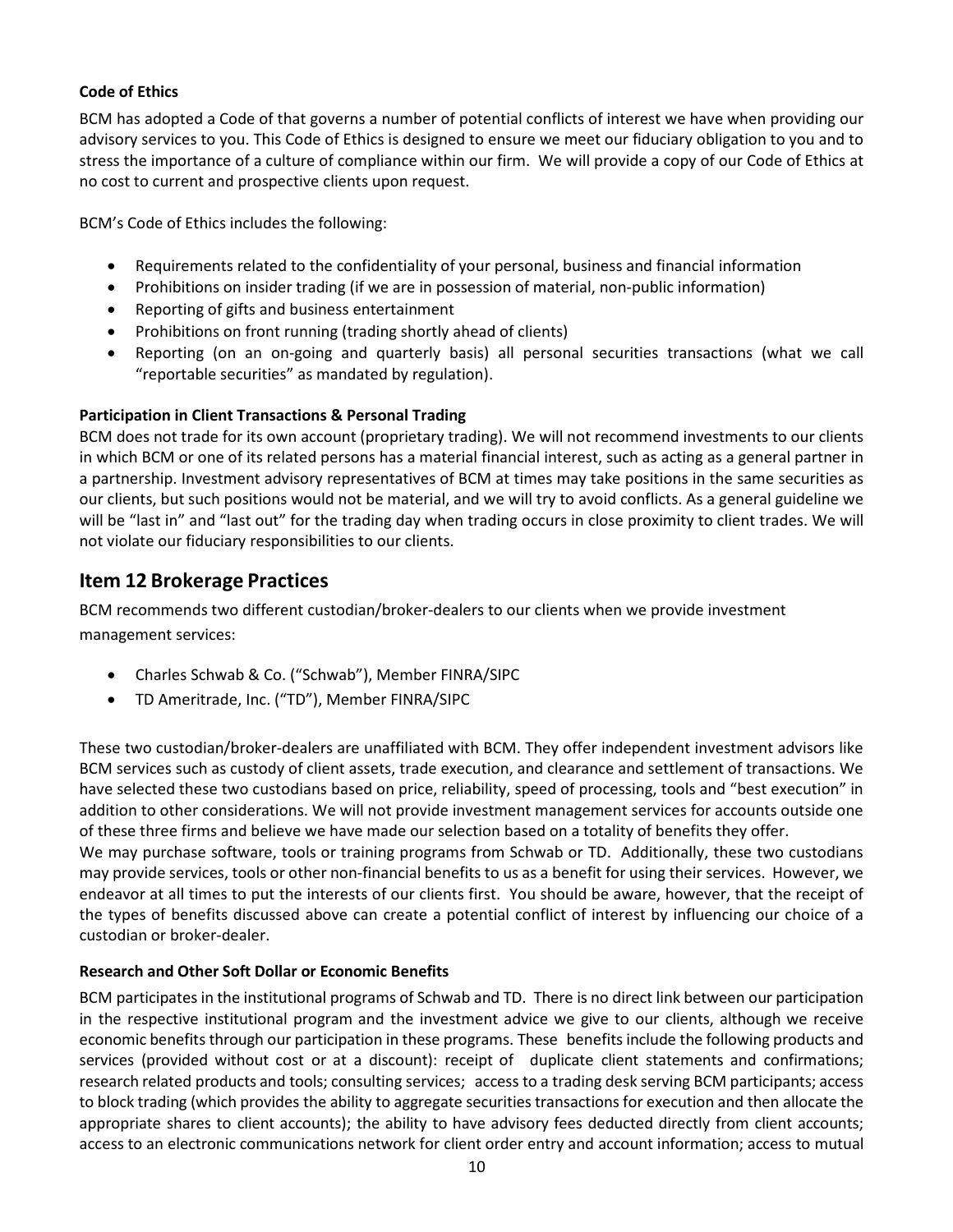funds with no transaction fees and to certain institutional money managers; and discounts on compliance, marketing, research, technology, and practice management products or services provided to us by third party vendors. Some of the products and services made available to us benefit us, but may not directly benefit our clients. There may be indirect benefit as some products or services assist us in managing and administering our client accounts. The benefits we receive do not depend on the amount of brokerage transactions directed to any particular broker-dealer or custodian. As part of our fiduciary duty to clients, we endeavor at all times to put the interests of our clients first. Clients should be aware, however, that the receipt of economic benefits by BCM or its related persons in and of itself creates a potential conflict of interest and may indirectly influence our choice of firm for custody and brokerage services.

We will also have access to research products and services from your broker-dealer/custodian. These products may include financial publications, information about particular companies and industries, research software, and other products or services that provide lawful and appropriate assistance to our firm in the performance of our investment decision-making responsibilities. Such research products and services are provided to all investment advisers that utilize the institutional services platforms of these firms and are not considered to be paid for with soft dollars. However, you should be aware that the commissions charged by a particular broker for a particular transaction or set of transactions may be greater than the amounts another broker who did not provide research services or products might charge.

### **Brokerage for Client Referrals**

BCM does not have any referral arrangement with any broker-dealer.

#### **Directed Brokerage**

We do not accept directed broker instructions from clients. We require clients use one of the broker-dealers we already have an institutional relationship with if they wish to use our investment management services. Because we are not selecting a broker on a trade-by-trade basis, we may not be able to achieve the most favorable execution of client transactions and this practice may cost clients more money.

#### **Trade Aggregation**

When we believe it will provide beneficial pricing to our clients, we will aggregate client buy and sell transactions ("batching" buy or sell orders for multiple accounts and averaging the price between those accounts).

### **Commissions and Other Broker-Dealer / Custodian Compensation**

Your broker-dealer/custodian typically receives compensation through account holder commissions and other transaction-related fees for securities trades executed by them or settled into your accounts. We do not negotiate the commissions you pay on a transaction-by-transaction basis.

Commissions you pay to the custodian, if any, are disclosed on the confirmation of each security transaction we place on your behalf. These confirmations are sent directly to you by the custodian and we receive a copy of them.

In some cases the mutual funds or ETFs we purchase or sell for your accounts are made available by the brokerdealer on a no-load or load-waived basis. In addition, certain mutual funds and ETFs are made available for no transaction fee; as a result the confirmation may show "no commission" for a particular transaction. Typically the broker-dealer or custodian (not BCM) earns additional remuneration from such services as recordkeeping, administration, and platform fees, for the funds and ETFs on their no-transaction fee lists. This additional revenue to the broker-dealer or custodian will tend to increase the internal expenses of the fund or ETF. We select investments based on our assessment of a number of factors applicable to the security and the client. This could include liquidity, asset exposure, reasonable fees, effective management, and low execution cost. Where we choose a no-transaction fee fund or ETF, it is because it has met our criteria in all applicable categories.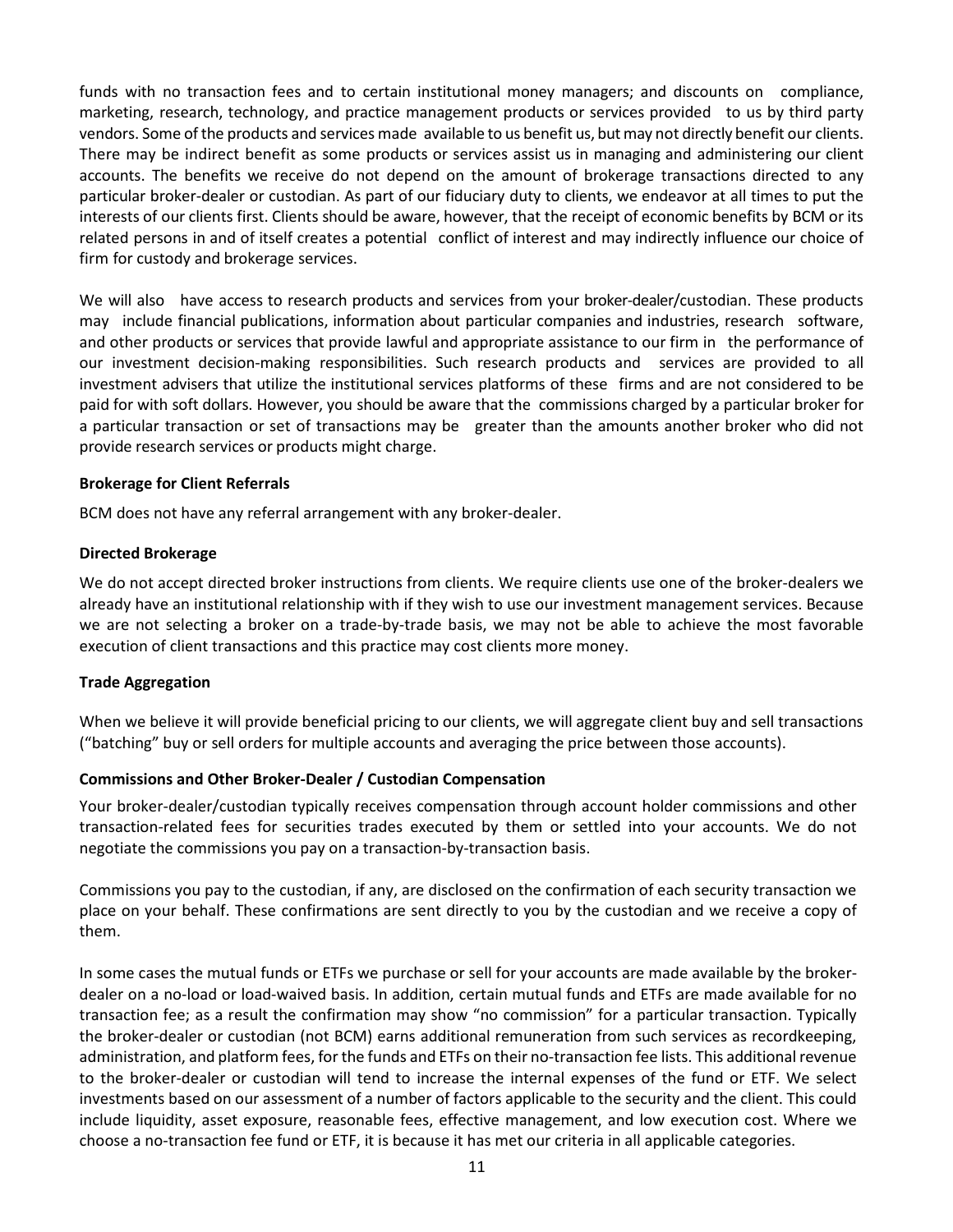### **Brokerage for Client Referrals**

We do not receive client referrals from broker-dealers in exchange for cash or brokerage services or research.

# <span id="page-11-0"></span>**Item 13 Review of Accounts**

As the principal and sole manager of BCM, Mark Kruse conducts periodic client advisory reviews with clients. Investment management reviews are typically conducted digitally every quarter, and annually in-person. Financial planning client contact is usually conducted in-person one to two times per year. More frequent reviews are triggered by a change in your investment objectives; tax considerations; large deposits or withdrawals; large sales or purchases; loss of confidence in corporate management; or, changes in economic climate.

Considerable content involving BCM's investment management and financial planning oversight is available to clients via a secure portal on the firm's website: www.bcmportfolios.com.

## <span id="page-11-1"></span>**Item 14 Client Referrals and Other Compensation**

Neither BCM nor a related person of our firm receives any compensation from any third party in connection with providing investment advice to you. Neither BCM nor a related person of our firm compensates any person who is not our supervised person for client referrals.

## <span id="page-11-2"></span>**Item 15 Custody**

Your assets are held by a qualified custodian, never by us. However, we are deemed to have custody to the extent we instruct the qualified custodian holding your assets to deduct our advisory fees directly from your account. Clients agree to provide the custodian with any required authorizations that permit us to do this.

We are also deemed to have custody where clients have provided us with signed letters of authorization (SLOA) to move money from their brokerage accounts to a designated third party without obtaining the client's signed authorization each time. If we have any such SLOAs currently in effect, 100% of the numbers provided in our ADV Part 1, Item 9 are related to this custody for SLOAs. Additionally, we will remain in compliance with each of the requirements and conditions enumerated in Washington State's Securities Act Policy Statement 23, either through our own internal processes or by confirming those controls are in place through your qualified custodian.

The quarterly (or more frequent) statements you receive from the custodian contain a record of all activity in your account, including the deduction of our fees. You should carefully review these statements and we urge to compare statements from the custodian with invoices we deliver to you. We encourage you to notify us and the custodian promptly if you see any errors or discrepancies.

## <span id="page-11-3"></span>**Item 16 Investment Discretion**

Clients grant us discretionary authority to manage securities accounts on their behalf. We have the authority to determine, without obtaining specific client consent, the securities to be bought or sold, and the amount of the securities to be bought or sold. While we recommend a particular custodian, the client ultimately chooses and enters into an agreement with the custodian to be used.

## <span id="page-11-4"></span>**Item 17 Voting Client Securities**

We do not vote proxies on behalf of your advisory accounts.

# <span id="page-11-5"></span>**Item 18 Financial Information**

We do not require or solicit prepayment of more than \$500 in fees per client, six months or more in advance, and are therefore not required to provide a balance sheet in response to this item. We have never been the subject of a bankruptcy petition. We have no financial condition that is reasonably likely to impair our ability to meet our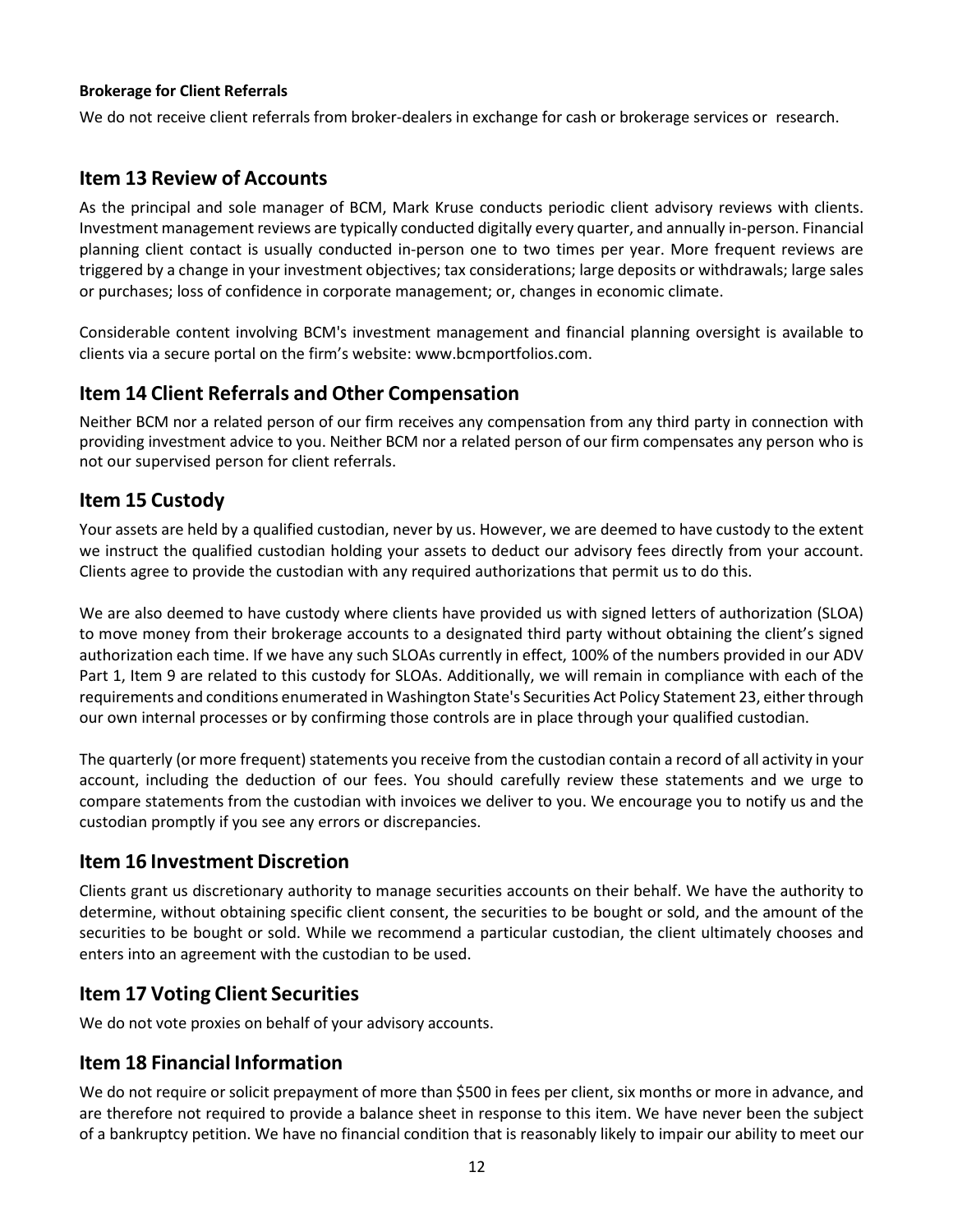contractual commitments to clients.

## <span id="page-12-0"></span>**Item 19 Requirements for State-Registered Advisers**

Mark Kruse is BCM's sole managing member and owner. His education, business background, and professional designations are described in the accompanying Brochure Supplement (Part 2B of Form ADV). Mr. Kruse is a licensed insurance agent in Washington, described above in Item 10 and in his Brochure Supplement.

As stated in Item 6 above, we do not charge performance-based fees.

No BCM management personnel or related person has ever been found liable in an arbitration claim alleging damages of any size. No BCM management personnel or related person has ever been found liable in a civil, selfregulatory organization or administrative proceeding.

Neither BCM nor Mr. Kruse has any relationship, arrangement or affiliations with any issuer of securities.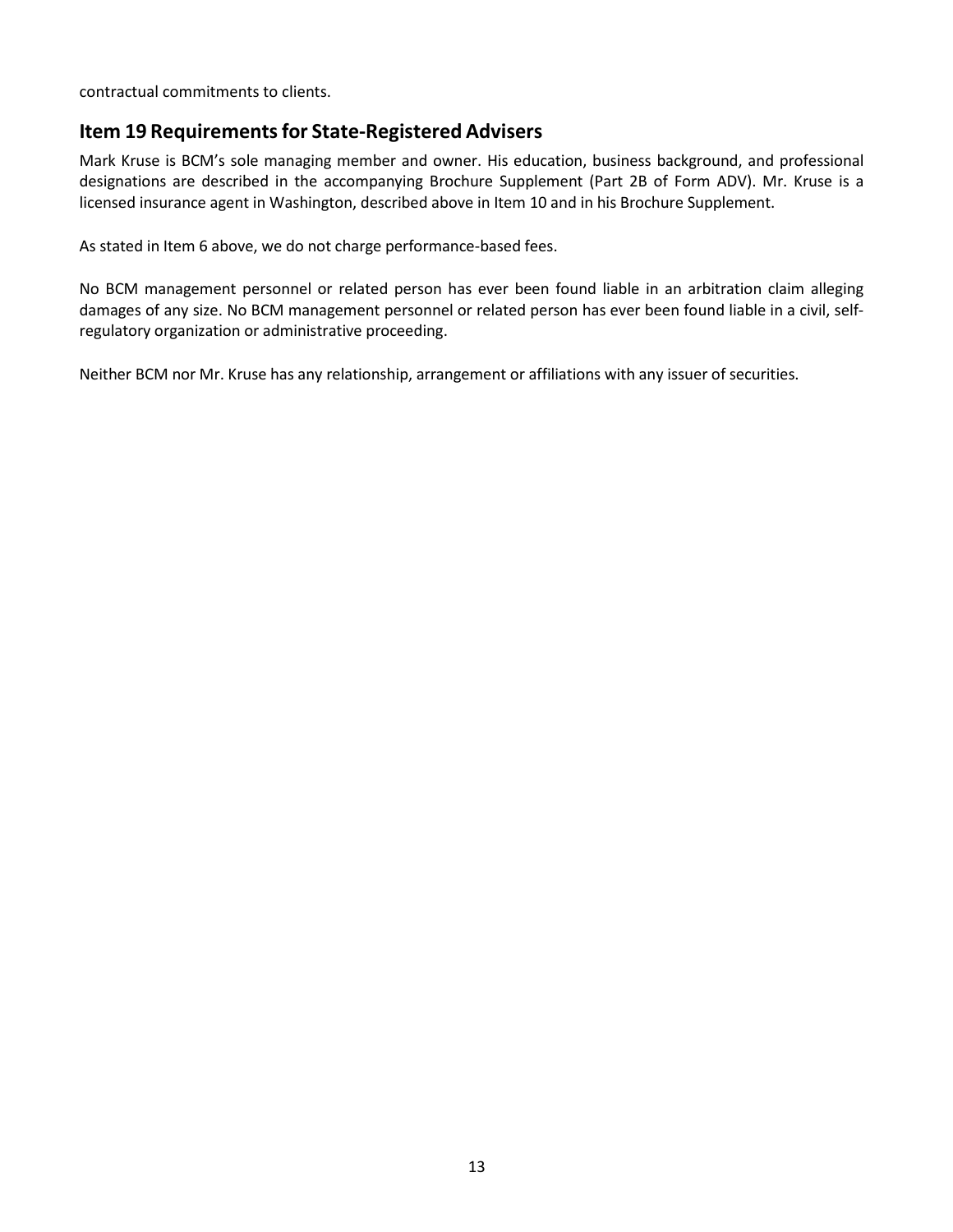<span id="page-13-1"></span><span id="page-13-0"></span>**Part 2B of Form ADV Mark Stephen Kruse** 

**Brackenwood Capital Management, LLC** 175 Parfitt Way SW, #N220 **Bainbridge Island, WA 98110 206.446.0157** 

### **www.bcmportfolios.com**

March 7, 2022

This brochure supplement provides information on Mark Kruse that supplements the Brackenridge Capital Management, LLC Form ADV Part 2A ("brochure"). You should have received a copy of that brochure. Contact us at 206.446.0157 if you did not receive Brackenridge Capital Management, LLC's brochure, or if you have any questions about the content of this supplement.

Additional information about Mark Kruse (CRD # 2643493) is available on the SEC's website at [www.adviserinfo.sec.gov.](http://www.adviserinfo.sec.gov/)

### **Item 2 Educational Background and Business Experience**

**Mark Stephen Kruse** Year of Birth: 1967

Southern Methodist University, Bachelor of Arts in History, 1989

Brackenwood Capital Management, LLC, Manager and Investment Advisor Representative, 2005 to Present

Certified Financial Planner™, Certified Financial Planner Board of Standards Inc., 2012

**CERTIFIED FINANCIAL PLANNER™:** All CFP® professionals must pass a CFP-board registered program or hold one of seven advanced degrees, designations, or professional licenses and pass the CFP exam. Prerequisites include a bachelor's degree (or higher) from an accredited college or university and three full years of full-time personal financial planning experience. Thirty hours of continuing education must be completed every two years. Areas of study include insurance and estate planning, employee benefit and tax planning, as well as investment and retirement planning. CFP practitioners are also subject to strict adherence to the CFP Board's Financial Planning Practice Standards and Professional Code of Ethics and Responsibility.

### **Item 3 Disciplinary Information**

Form ADV Part 2B requires disclosure of certain criminal or civil actions, administrative proceedings, and selfregulatory organization proceedings, as well as certain other proceedings related to suspension or revocation of a professional attainment, designation, or license. Mr. Kruse has no such disclosures and nothing to report under this Item.

### **Item 4 Other Business Activities**

Mr. Kruse is a Life & Disability Insurance agent with the Washington State Office of the Insurance Commissioner. Mr. Kruse maintains his insurance licensing with CPS Insurance Services. Mr. Kruse's registration with CPS